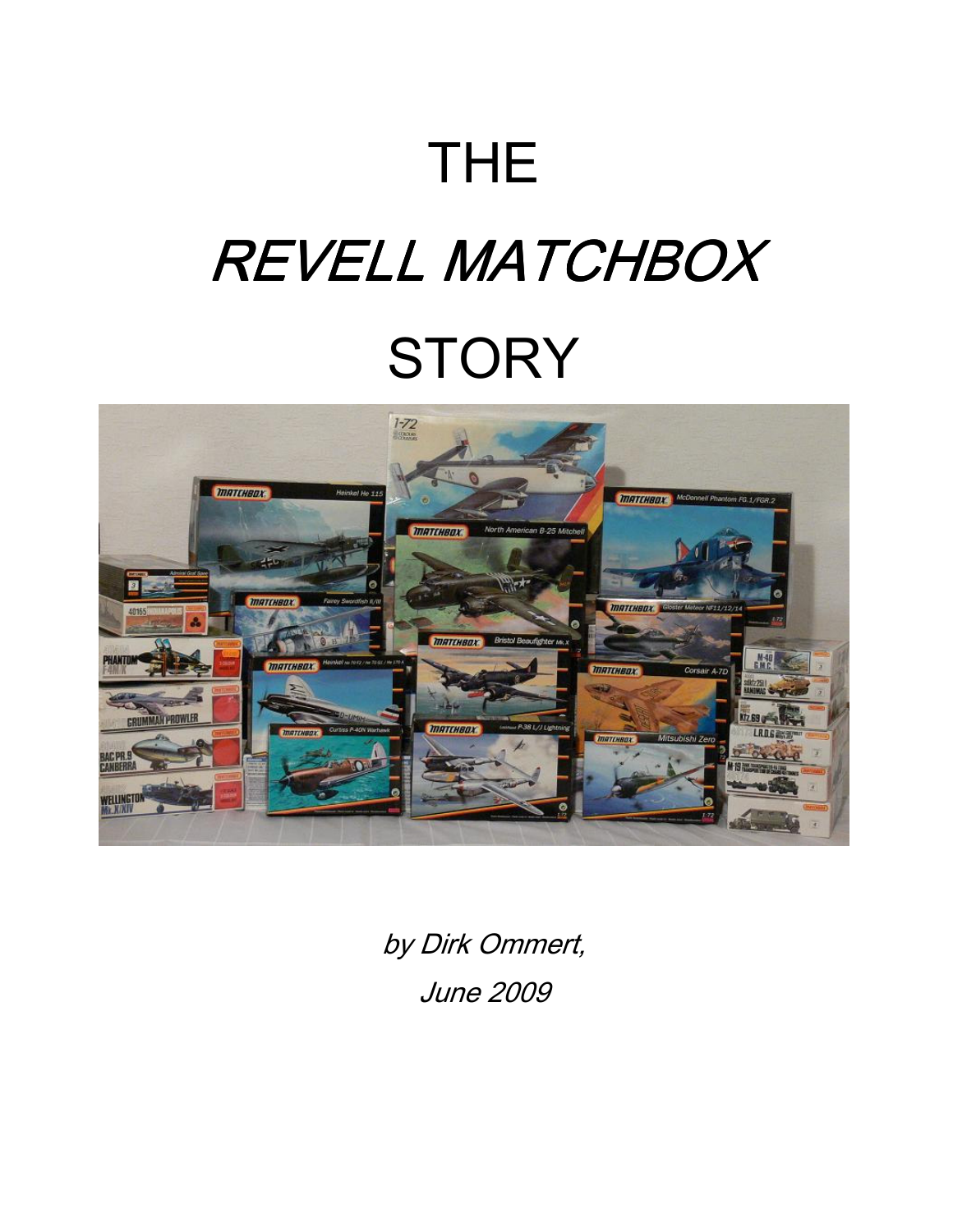## **Contents**

| <b>PREFACE</b>                                               | 1              |
|--------------------------------------------------------------|----------------|
| <b>CHAPTER ONE</b><br>How it came to Revell Matchbox kits    | $\overline{2}$ |
| <b>CHAPTER TWO</b><br>Everything about the kit design        | 3              |
| <b>CHAPTER THREE</b><br>Production and Marketing of the kits | 5              |
| <b>AFTERMATH</b>                                             | 7              |
| <b>FOR THE COLLECTORS</b>                                    | 8              |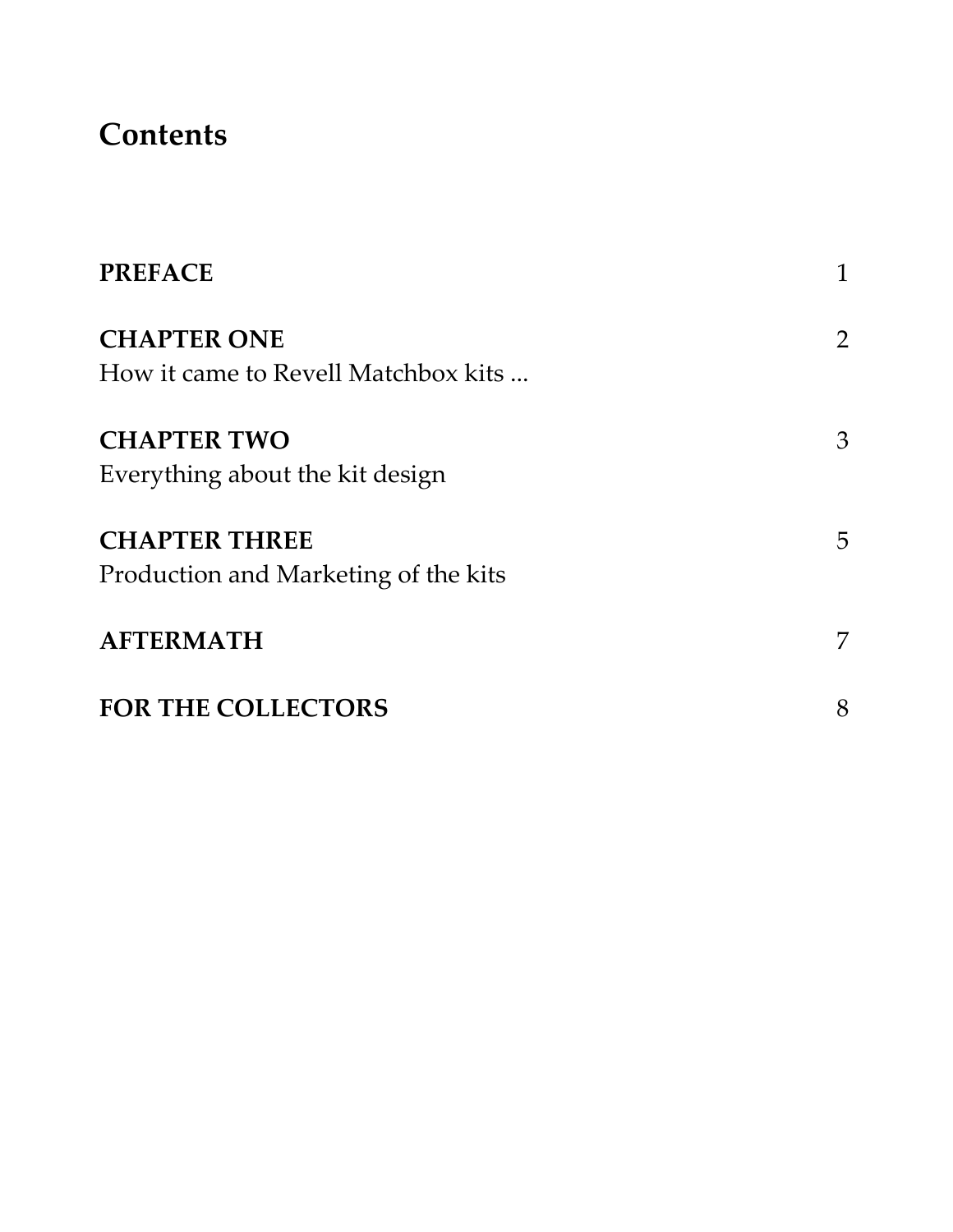## PREFACE

It's now ten years since Revell had to stop the production of Matchbox kits. This report is written for all collectors and friends of Matchbox model kits. Especially in the Internet there are many incorrect references about this period of Matchbox model kits. So I hope this short story would bring more clearness about the ten years of producing Revell Matchbox kits.

Many thanks are going to Ulrich Taubert and Volker Vahle from Revell. Without their information this report could never have been created. Thanks also to Reinhold Bogaard to release this story on the Internet side matchboxkits.org.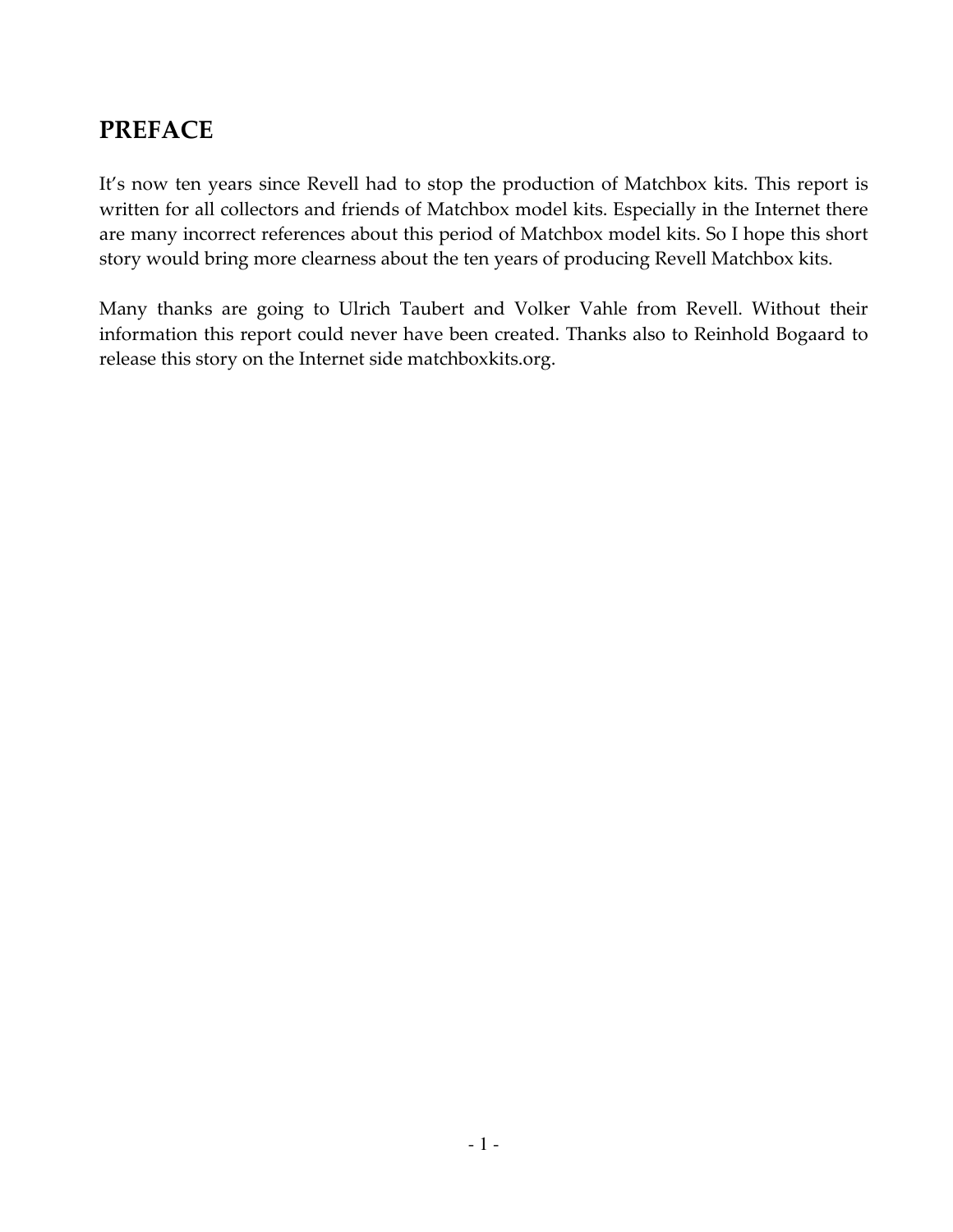## CHAPTER ONE

How it came to Revell Matchbox Kits ...

In the year 1990 several model producers were asked by Mattel about their interest in producing Matchbox kits under license of Revell International. Revell made the deal and got the license to produce Matchbox kits for 10 years. The period for the license lasted from August 1990 to August 2000. The license includes the producing kits under the Matchbox label for the whole world, except China.

There are several reasons why Revell should not deliver to China, but this is another story. Only for the collectors of Matchbox kits, the producing of the kits was in Shanghai by Shanghai Global Plastic Toy Company, Shanghai Chenjiazhai Road 20, Postal Code 200070.

The reasons why Revell wanted the Matchbox deal are several. One reason was to get the tools of other kits for less money. Another reason is founded in the structure of Revell's marketing strategy. Revell does not sell kits through wholesale dealers. In the past Revell was several times spoken to about selling through wholesale dealers, but they always denied doing that. Matchbox kits were exclusively sold through wholesale dealers. So Revell got with the Matchbox deal a chance, to widen their distribution channels and get a bigger position in the plastic model kit market all over the world.

Revell received from Mattel only one tool for each Matchbox kit, except the Hawker Hunter. The tools of this kit were incomplete. So Revell had no chance to bring out the Hunter based on the Matchbox tools. Mattel delivered Revell also a lot of kits of the Matchbox International era as producing examples.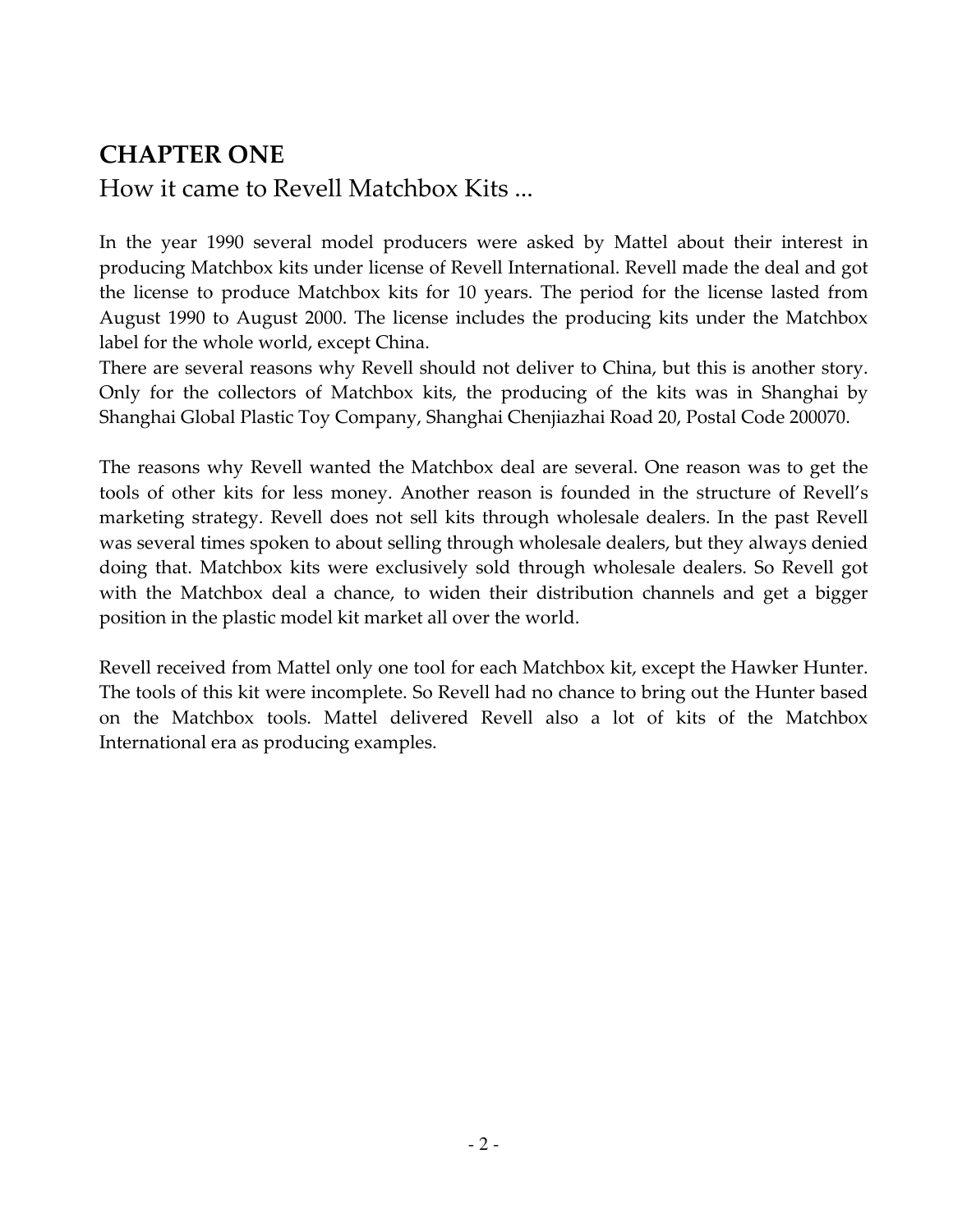## CHAPTER TWO

## Everything about the kit design

Until 1992 Revell used the kit designs from Matchbox International. This means, Revell took the latest design of each kit. The Revell designs were identical with the boxes design they got from Mattel, with exception of the number of each kit.

The numbers had to be changed, because of the handling in the Revell's computer data systems. To handle PK-Numbers in Revell's running data systems at that time was nearly impossible, so Revell had to introduce a new code.

Revell numbers have 4 digits. So Matchbox kits got 5 digits. Every PK-Number started with 40. For example Revell renamed a kit from Matchbox International with the Number PK-101 into 40 101.

Also important to know is, that with the beginning of the recycling system Grüner Punkt 1989 in Germany all boxes had to be market with this green point. So all boxes, if they were not already marked, had to be market additional with this green point.

Revell wanted a change of the box design more in the way of Revell boxes without losing the Matchbox identity. It was necessary because of Revell could not transfer the Matchbox

International design for new kits! So Revell gave an order to a German design office for some examples of box design. Revell paid very much money, but the results were not in fact what Revell wanted.

The first examples looked in no way of a Matchbox or a Revell kit. The box was overall blue or pink and on the left side was written on a black stripe the name Matchbox. So Revell finally found the design we today call the Black box design. The boxes were overall black with the classical rainbow stripe from the Matchbox international era. The change into the black box design started step by step in the middle of the year 1992.

With the beginning of a change in box design always a change of the kit was combined. Mostly the decals were changed. So then the kit gets automatically a new Matchbox number!

The pictures of the boxes were changed with the beginning of the black box design. The following persons worked for Revell in this case:

Jaroslav Velc (Airplanes) Eckbert Friedl (Airplanes) Thijs Postma (Airplanes) Holger Koppelmann (Marine) Enzo Mario (Military) Manuel De Naharro (Cars)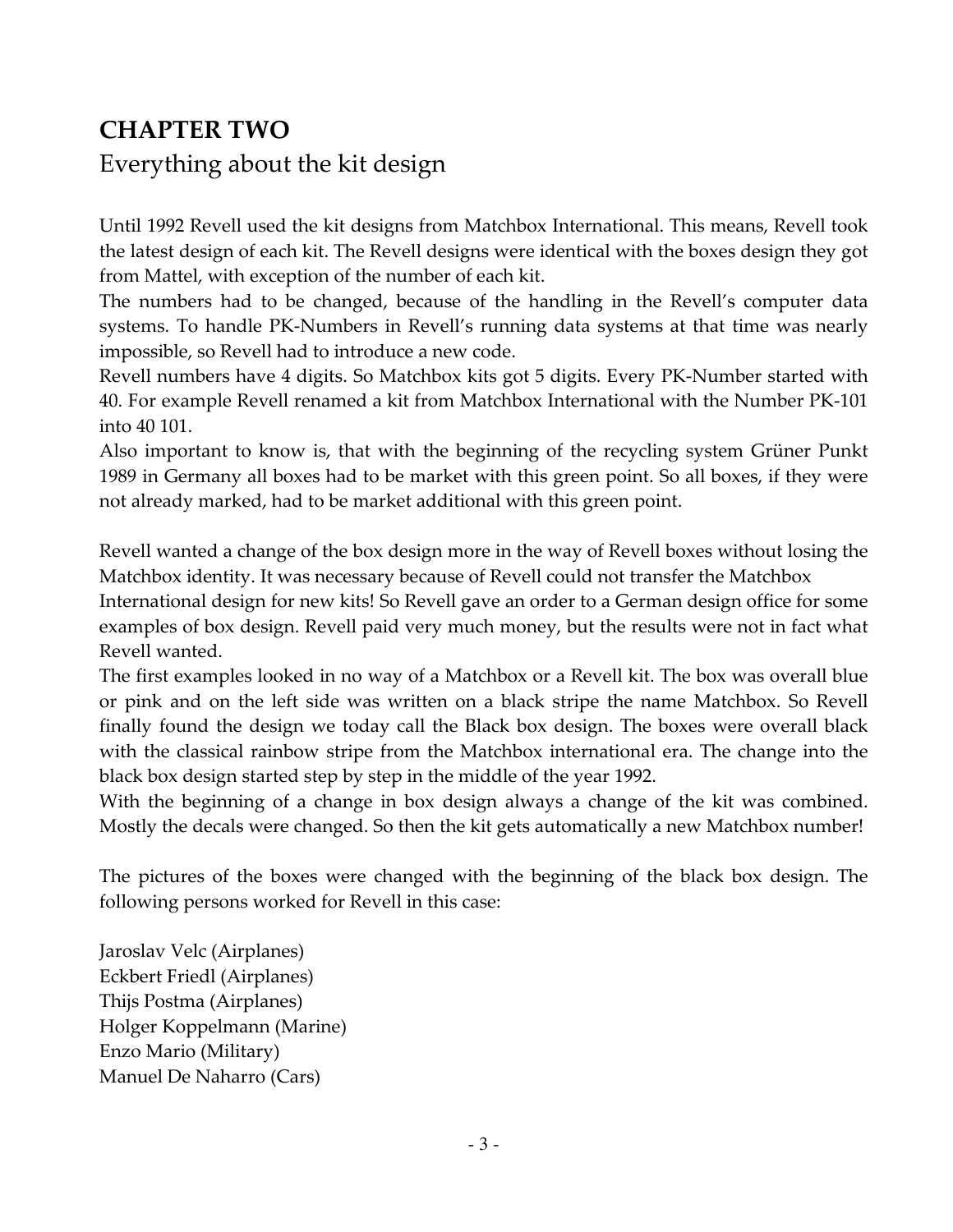The colour of the sprues inside the boxes with the Matchbox international design were mostly the same like before. This changed with the beginning of the "black box" design.

The reasons for Revell's changes were very often the costs. The costs for different colour sprues were higher than only for one.

In the seventies there were no airbrush or really quite good colours for model kits. This was maybe one reason for Lesney to bring out kits with different colours. Another reason was the intend audience of the kits, Multi colour kits being more suitable for children. But in the middle of the nineties the concept of Multi colour kits was regarded out of date.

The sprues inside the black boxes were all sealed like in the classical Revell kit ones.

The layout of the building instructions of the Matchbox kits was changed with the producing of the black box design. The building instructions look more like those of a classical Revell kit. The production followed in Germany by several contractors.

For the kits in the black boxes Revell (Matchbox) needed new decals. For the research of decals Revell worked together with a known person in case of Matchbox model kits: Richard L. Ward. In former times Richard L. Ward worked also for Lesney.

With the beginning of the year 1993 Richard L. Ward started his work for Revell until they had to stop the production in 2000.

The decals of the Revell time were more professional as in the Lesney or Matchbox International era. They were accurately printed and more detailed.

The production of the decals follows by several contractors in Germany until the year 1993. From 1993 until 1997 the production of the decals was transferred to Italy step by step, because of the better print quality. Two contractors worked for Revell during this time: Cartograf and Zanchetti.

With the beginning of the year 1998 the production of the decals was completely transferred to Italy.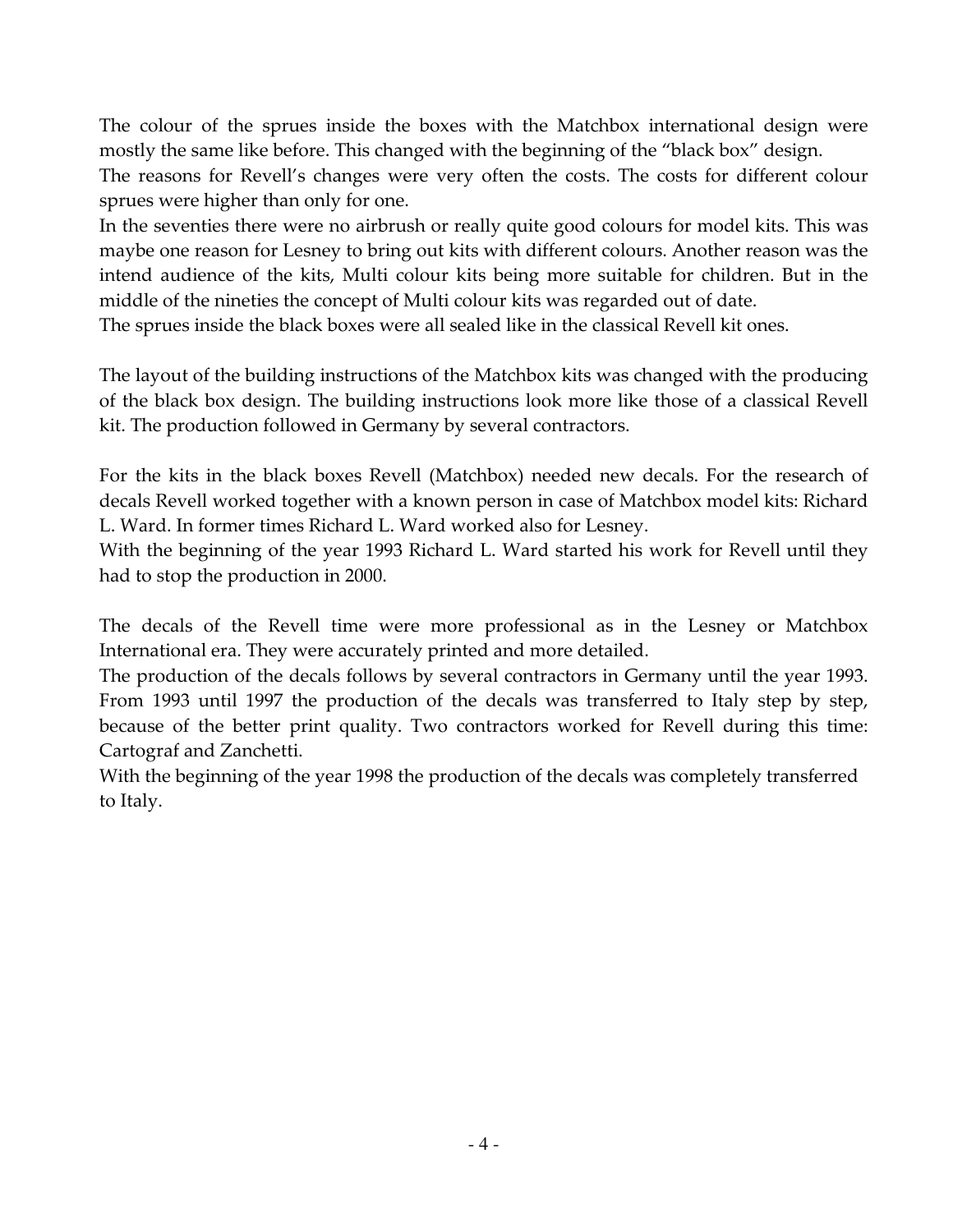## CHAPTER THREE

### Production and marketing of the kits

The production of Revell Matchbox kits started as soon as possible after the deal. Until Revell changed the kit number on the boxes, the kit boxes were sold with PK-Number and a sticker on it with the production address of Revell. Internally Revell marked the boxes with PK number all the new Revell Matchbox number!

The production of Revell Matchbox kits started in 1990 and was terminated in 1993 in Bünde/Westfahlen, Germany. With the beginning of the year 1993 the production of the sprues moved to Poland. The sprues were transported with Container or by trailer to Bünde and combined with the other components of a Matchbox Revell kit.

Matchbox Revell kits which were produced in other countries are not from Revell or Matchbox tools. The kits from other companies had to refresh the Matchbox table, like the Otaki ones during the Matchbox International era in 1990.

Revell started also some trials to produce sprues of Matchbox kits in Russia by ICM. But ICM went bankrupt and all Revell owned tools went into the mass of insolvency. The company Alanger bought the tools and didn't want to give them back to Revell, because they had paid for it. So some Matchbox kits were never released because of this mistake.

During the decade of Revell Matchbox no new released kits joined the line. It's difficult to foresee what would have happened, if Mattel in 1999 had agreed to lengthen the Matchbox license for another ten years. Maybe Revell would have released their own new Matchbox model kits!

Product manager at Revell for Matchbox model kits was Claudia Zernhoff. Her work was to organize and control the work with the subcontractors.

About the production of the building instructions and decals there is enough written in chapter two, so I will report more details of the accessories of Revell Matchbox kits. During this decade of Revell Matchbox kits Revell had also colours and glues produced under the Matchbox brand.

The colour palette of Matchbox was the same as the classical Revell one. They had the same numbers, but the Revell Matchbox design.

In the case of the glue it was the same as with the colour pallet. It was the same content as Revell, but using another design and other names. For example the glue in the tube had the Matchbox name Fix, in the Revell line the name was "Contacta".

At the end of the nineties they also released some kit paks of Revell Matchbox kits. The kit pak got one kit of the pink line, two colours, one tube of glue and one brush for the colours.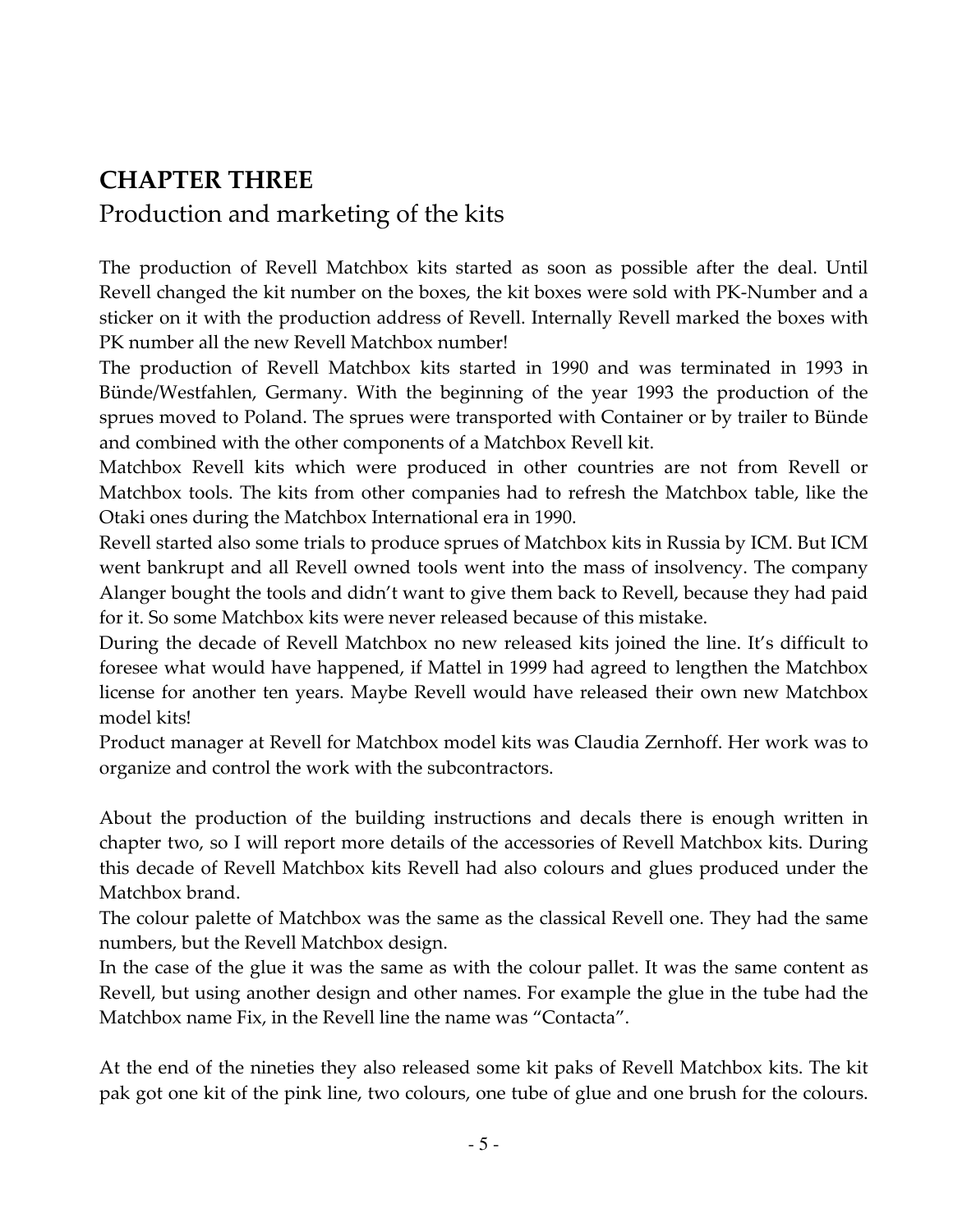The kit paks were really successful. So in the last two years Revell had to export the kit paks by Binney & Smith with Revell colours and glue on the British market.

Especially the British market was, because of the history of Matchbox, an important market for Revell. Revell sold a lot of kits in this market. Now nearly ten years after the Matchbox kit license stopped and still kits can be bought in some British shops.

For the selling of the kits in Europe Revell worked together with 2-3 wholesale dealers. For the oversee market these dealers preferred in-foil sealed boxes. Revell was glad to change the production to foil sealed kits, to save the costs for calandering (a system to gloss boxes because of weathering). But the German dual system Grüner Punkt wants more money for in foil sealed boxes. So Revell returned to the old system with sticker sealed boxes. Revell said, that all boxes of one kit which ran in one production batch were sealed within foil. In the next run they maybe could be sealed by sticker! But after all these years we can't say which kits were sealed or not. At the beginning of the nineties this depended on the wholesale dealers for the oversees market.

In the period of Revell Matchbox there were released some catalogues and prospects of the model kits. The first catalogue released with the appearance of the "Black box" kits in 1992. The last catalogue was released in 1998. Mattel then decided not to lengthen the Matchbox license for model kits and all remaining kits had to be sold until August 2000.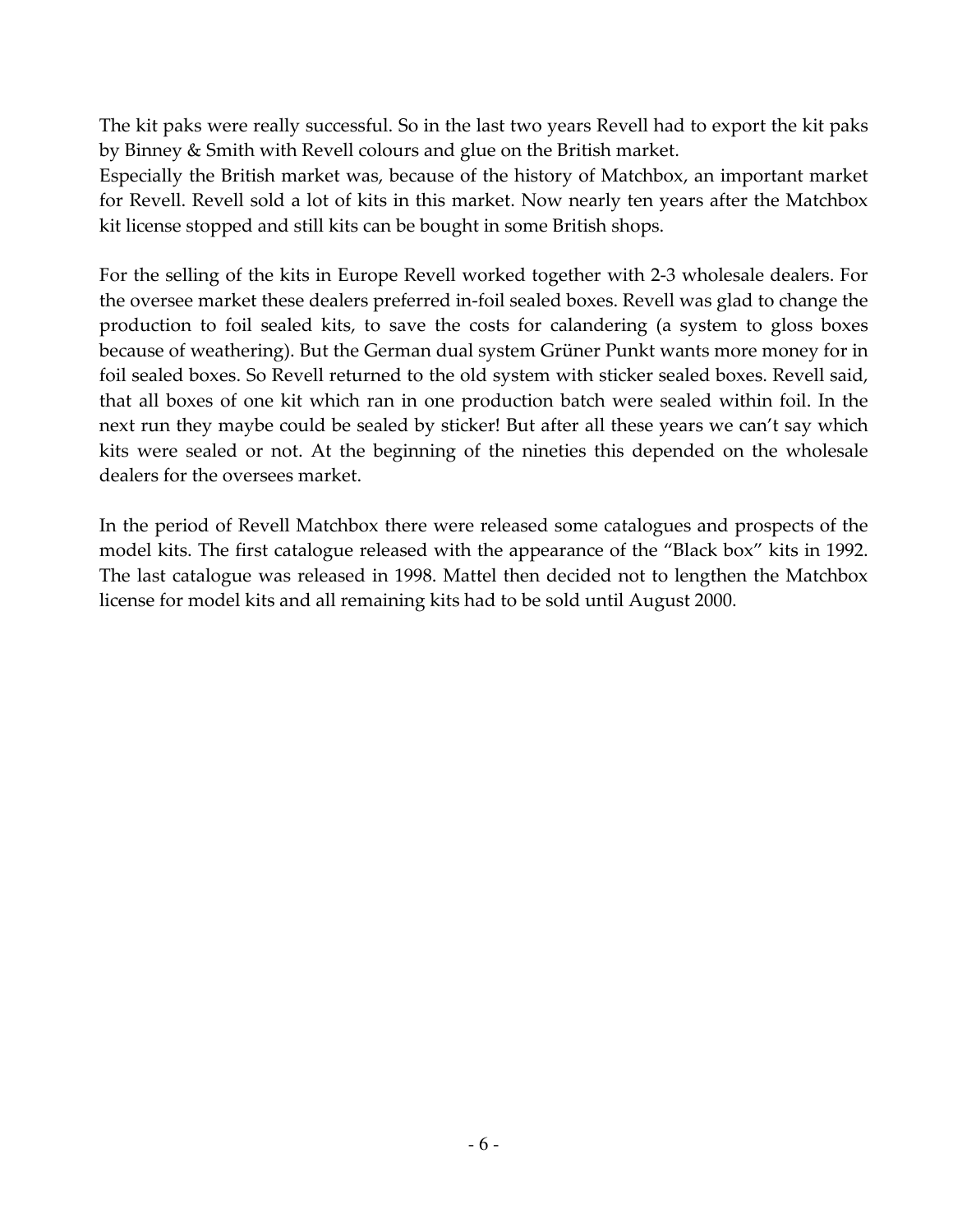## AFTERMATH

In 1999 Revell stopped the production and sold step by step all Matchbox model kits until August 2000. After these ten years Revell had the possibility, to hold all the Matchbox tools. From time to time Revell releases old known Matchbox kits under the Revell label.

In the year 2001 Revell released under its own label the "Flower Class Corvette" in the scale 1/72, an old Matchbox kit (PK-901). The demand for this release was so big that Revell had no chance to rework their own box design.

With the success of the "Flower Class Corvette" Revell's engineers thought about to bring out the enemy of this ship in the same scale: the German submarine "U-Boot VII" ! From the thoughts of the German submarine it leads automatically to the US Gato Class. Both submarines were released under very big success by Revell.

Maybe the time for Matchbox model kits is over, but until now some of them are still trendsetters ...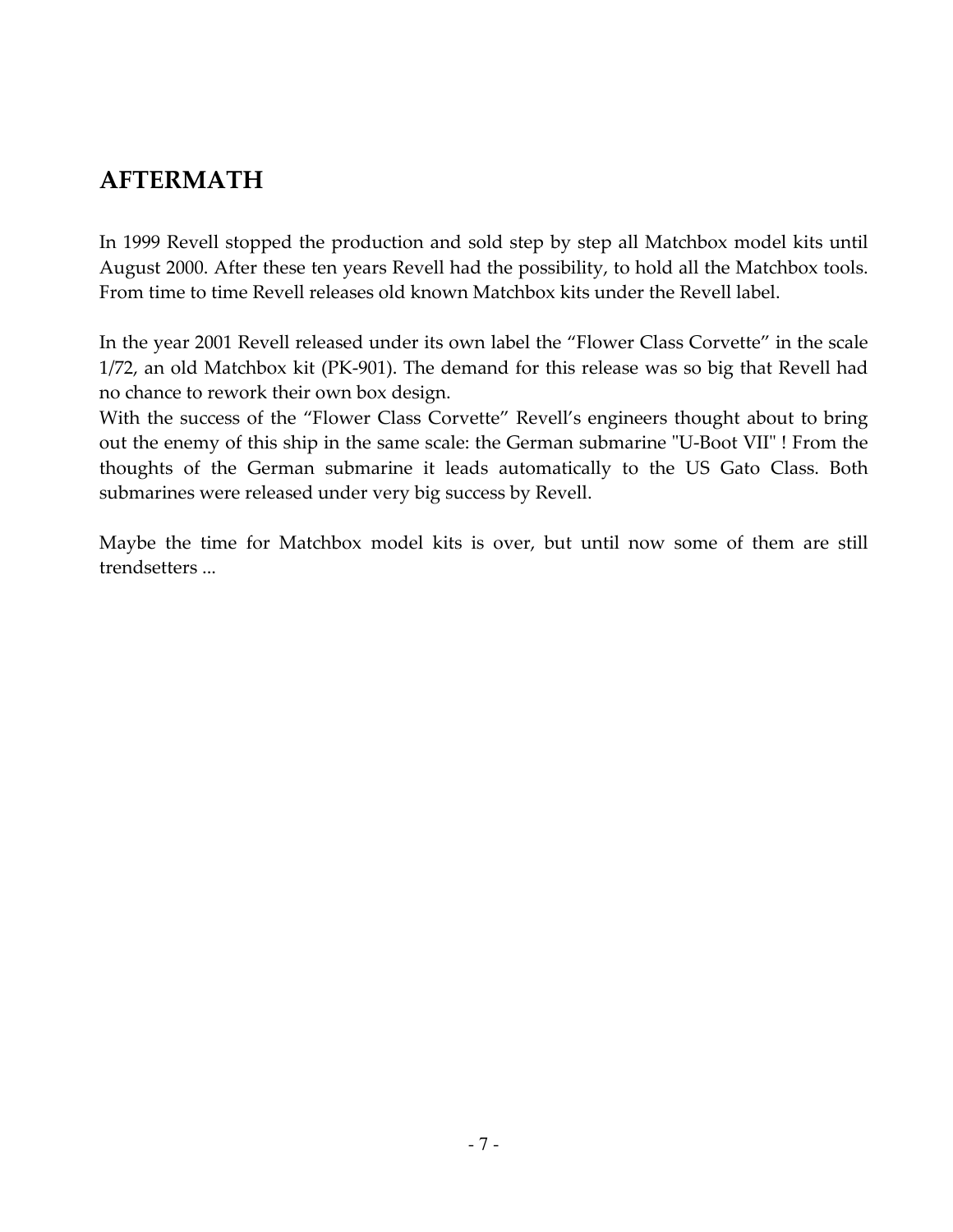## FOR THE COLLECTORS

During the 10 years of Revell Matchbox model kits we have to classify the different box designs.

Until now there are the following production box variants and designs known:

#### **Variant 1 - The first design** (Oversees market)

The Box looks like a one from Matchbox International. A Revell sticker is put on the box. The Year on the box is the same like the copyright of Matchbox International. The box is sealed with foil.

#### Variant 2 - The first design (European Market)

The Box looks like a one from Matchbox International. A Revell sticker and one sticker of the system "Grüner Punkt" are put on the box. The Year on the box is the same like the copyright of Matchbox International. The kit is sealed with two stickers.

#### Variant 3 - The second design (Oversees market)

The Box looks like a one from Matchbox International. The Name of the distributor Revell was printed on the backside of the box. The Year on the box is the same like the copyright of Matchbox International. The box is sealed with foil.

#### Variant 4 - The second design (European Market)

The Box looks like a one from Matchbox International. The Name of the distributor Revell was printed on the backside of the box and one sticker of the system "Grüner Punkt" is put on the box. The Year on the box is the same like the copyright of Matchbox International. The kit is sealed with two stickers.

#### Variant 5 - The third design (Oversees market)

The Box looks also like a one from Matchbox International. The number of the kit was changed into a five-digit number (40xxx). The Name of the distributor Revell was printed on the backside of the box. The Year on the box is the same like the copyright of Matchbox International. The box is sealed with foil.

#### Variant 6 - The third design (European Market)

The same like variant five, except the marking of "Grüner Punkt" is put with a sticker on the box. The kit is sealed with two stickers.